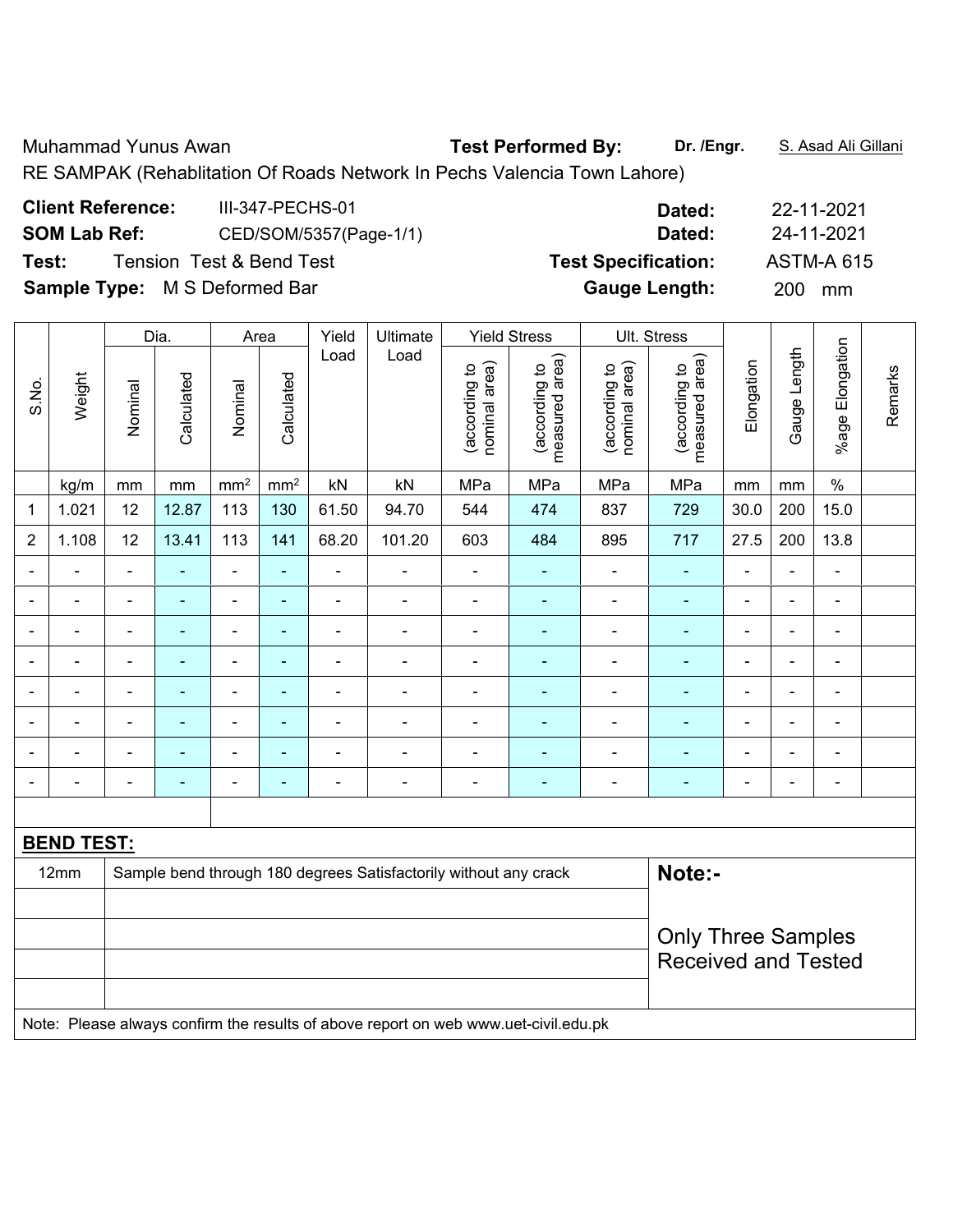Dr.Mohammad Ikram **Test Performed By:** Dr. /Engr. **Asad Ghalani** 

Chairman ABS Developers (Pvt.)Ltd. Lahore

**Dated:** 23-11-2021 **Dated:** 23-11-2021

**Test:** Tension Test & Bend Test **Test Specification:** Gauge Length: **8** inch **Sample Type:** 

| ASTM-A-615   |  |
|--------------|--|
| Deformed Bar |  |

**SOM Lab** 

**Ref:** 5345(Page-1/1)

|                |                   | Dia.           |                |                 | Yield<br>Ultimate<br><b>Yield Stress</b><br>Area |                |                                                                                     |                                |                                 | <b>Ult. Stress</b>             |                                             |                |                |                            |         |
|----------------|-------------------|----------------|----------------|-----------------|--------------------------------------------------|----------------|-------------------------------------------------------------------------------------|--------------------------------|---------------------------------|--------------------------------|---------------------------------------------|----------------|----------------|----------------------------|---------|
| S.No.          | Weight            | Nominal        | Calculated     | Nominal         | Calculated                                       | Load           | Load                                                                                | nominal area)<br>(according to | (according to<br>measured area) | (according to<br>nominal area) | (according to<br>measured area)<br>measured | Elongation     | Gauge Length   | Elongation<br>$%$ age      | Remarks |
|                | lb/ft             | $\#$           | in             | in <sup>2</sup> | in <sup>2</sup>                                  | Tons           | Tons                                                                                | psi                            | psi                             | psi                            | psi                                         | in             | in             | $\%$                       |         |
| 1              | 2.659             | 8              | 0.997          | 0.79            | 0.781                                            | 25.89          | 34.07                                                                               | 72290                          | 73120                           | 95110                          | 96200                                       | 1.50           | 8.0            | 18.8                       |         |
| $\overline{2}$ | 1.469             | 6              | 0.742          | 0.44            | 0.432                                            | 14.95          | 18.60                                                                               | 74960                          | 76350                           | 93250                          | 94980                                       | 1.50           | 8.0            | 18.8                       |         |
| 3              | 0.654             | $\overline{4}$ | 0.494          | 0.20            | 0.192                                            | 6.65           | 8.63                                                                                | 73290                          | 76350                           | 95210                          | 99180                                       | 1.10           | 8.0            | 13.8                       |         |
|                |                   |                | $\blacksquare$ | ä,              |                                                  |                | ÷                                                                                   | $\blacksquare$                 |                                 |                                |                                             | $\blacksquare$ |                | ä,                         |         |
|                |                   | $\blacksquare$ | ۰              | ÷               | ٠                                                |                | $\blacksquare$                                                                      | $\blacksquare$                 | $\blacksquare$                  | ÷                              | $\blacksquare$                              |                | $\blacksquare$ | $\blacksquare$             |         |
|                |                   |                | $\blacksquare$ | ÷,              |                                                  | $\blacksquare$ | ä,                                                                                  | $\blacksquare$                 | $\blacksquare$                  | $\overline{\phantom{a}}$       | $\blacksquare$                              | $\blacksquare$ |                | $\blacksquare$             |         |
|                | ä,                |                | ٠              | ÷               | ÷                                                | $\overline{a}$ | ÷                                                                                   | $\blacksquare$                 | $\blacksquare$                  | $\blacksquare$                 | $\blacksquare$                              | $\blacksquare$ |                | $\blacksquare$             |         |
|                |                   |                |                | $\blacksquare$  |                                                  | $\blacksquare$ | L.                                                                                  |                                |                                 | $\blacksquare$                 |                                             |                |                | L,                         |         |
|                |                   |                |                | $\blacksquare$  |                                                  |                |                                                                                     | $\blacksquare$                 |                                 | ÷                              |                                             |                |                | L,                         |         |
|                |                   |                | ۰              | ÷               |                                                  |                | ÷                                                                                   | $\blacksquare$                 |                                 | ÷                              | ä,                                          |                |                | $\blacksquare$             |         |
|                |                   |                |                |                 |                                                  |                |                                                                                     |                                |                                 |                                |                                             |                |                |                            |         |
|                | <b>BEND TEST:</b> |                |                |                 |                                                  |                |                                                                                     |                                |                                 |                                |                                             |                |                |                            |         |
|                | # 8               |                |                |                 |                                                  |                | Sample bend through 180 degrees Satisfactorily without any crack                    |                                |                                 |                                | Note:-                                      |                |                |                            |         |
|                | #6                |                |                |                 |                                                  |                | Sample bend through 180 degrees Satisfactorily without any crack                    |                                |                                 |                                |                                             |                |                |                            |         |
|                | #4                |                |                |                 |                                                  |                | Sample bend through 180 degrees Satisfactorily without any crack                    |                                |                                 |                                | <b>Only Six Samples</b>                     |                |                |                            |         |
|                |                   |                |                |                 |                                                  |                |                                                                                     |                                |                                 |                                |                                             |                |                | <b>Received and Tested</b> |         |
|                |                   |                |                |                 |                                                  |                |                                                                                     |                                |                                 |                                |                                             |                |                |                            |         |
|                |                   |                |                |                 |                                                  |                | Note: Please always confirm the results of above report on web www.uet-civil.edu.pk |                                |                                 |                                |                                             |                |                |                            |         |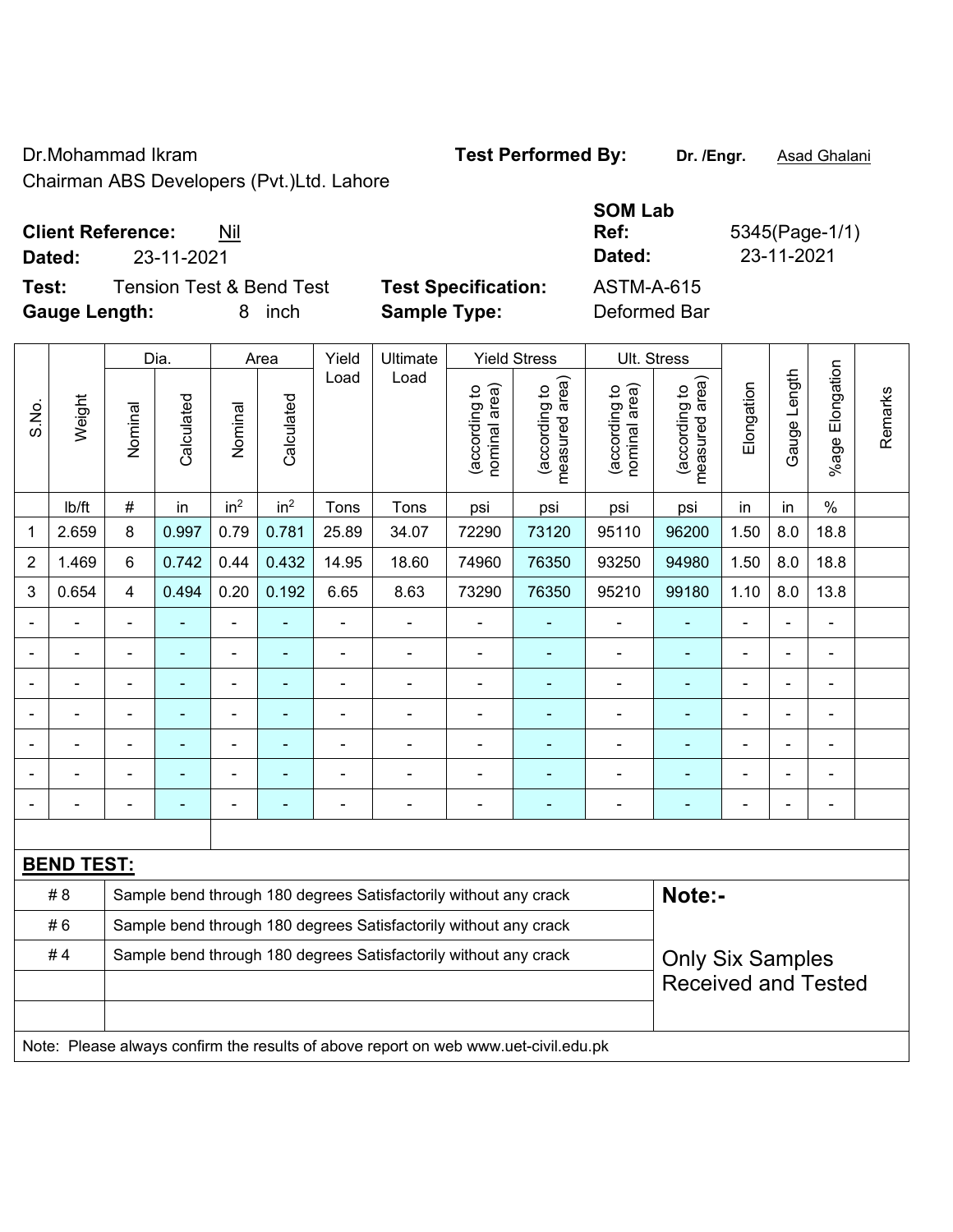Takbeer Developers,Lahore.

## **Client Reference:** Nil

**Dated:** 24-11-2021 **Dated:** 24-11-2021

 $\overline{\mathbf{r}}$ 

**Test:** Tension Test & Bend Test **Test Specification: Gauge Length:** 8 inch **Sample Type:** Deformed Bar

| <b>Test Specification</b> |  |
|---------------------------|--|
|                           |  |

| ASTM-A-615 |  |
|------------|--|
|            |  |

**SOM Lab** 

**Ref:** 5354(Page-1/1)

|                          |                   |                | Dia.       |                 | Yield<br>Area   |                | Ultimate                                                                            |                                | <b>Yield Stress</b>             |                                | Ult. Stress                     |                          |                |                            |         |
|--------------------------|-------------------|----------------|------------|-----------------|-----------------|----------------|-------------------------------------------------------------------------------------|--------------------------------|---------------------------------|--------------------------------|---------------------------------|--------------------------|----------------|----------------------------|---------|
| S.No.                    | Weight            | Nominal        | Calculated | Nominal         | Calculated      | Load           | Load                                                                                | nominal area)<br>(according to | (according to<br>measured area) | (according to<br>nominal area) | (according to<br>measured area) | Elongation               | Gauge Length   | %age Elongation            | Remarks |
|                          | Ib/ft             | $\#$           | in         | in <sup>2</sup> | in <sup>2</sup> | Tons           | Tons                                                                                | psi                            | psi                             | psi                            | psi                             | in                       | in             | $\%$                       |         |
| $\mathbf 1$              | 2.635             | 8              | 0.993      | 0.79            | 0.774           | 27.52          | 35.70                                                                               | 76840                          | 78430                           | 99660                          | 101720                          | 1.10                     | 8.0            | 13.8                       |         |
| $\boldsymbol{2}$         | 1.460             | $6\phantom{1}$ | 0.739      | 0.44            | 0.429           | 14.48          | 22.78                                                                               | 72560                          | 74420                           | 114200                         | 117130                          | 1.10                     | 8.0            | 13.8                       |         |
| $\blacksquare$           |                   | $\blacksquare$ |            | ä,              | ÷,              |                | $\qquad \qquad \blacksquare$                                                        | $\qquad \qquad \blacksquare$   | ٠                               | $\blacksquare$                 | ÷                               |                          | $\blacksquare$ | $\overline{\phantom{a}}$   |         |
|                          |                   |                |            |                 |                 |                | $\blacksquare$                                                                      | $\blacksquare$                 | ٠                               |                                | $\blacksquare$                  |                          | ÷              |                            |         |
|                          |                   |                |            |                 |                 |                |                                                                                     |                                |                                 |                                |                                 |                          |                |                            |         |
| $\overline{\phantom{a}}$ |                   |                |            | ä,              | ä,              |                | $\blacksquare$                                                                      | $\blacksquare$                 | ÷                               | $\blacksquare$                 | ۰                               | $\blacksquare$           | $\blacksquare$ | $\blacksquare$             |         |
| $\blacksquare$           | $\blacksquare$    | $\blacksquare$ |            | $\blacksquare$  | ۰               | $\blacksquare$ | ÷                                                                                   | $\blacksquare$                 | $\blacksquare$                  | $\overline{a}$                 | $\blacksquare$                  | $\overline{\phantom{0}}$ | $\blacksquare$ | $\blacksquare$             |         |
| $\blacksquare$           |                   |                |            |                 | ÷,              |                | ÷                                                                                   | $\blacksquare$                 | ÷                               |                                |                                 |                          | $\blacksquare$ |                            |         |
|                          |                   |                |            |                 |                 |                |                                                                                     |                                |                                 |                                |                                 |                          |                |                            |         |
|                          |                   | $\blacksquare$ |            |                 |                 |                | $\blacksquare$                                                                      | $\blacksquare$                 | $\overline{\phantom{a}}$        | $\blacksquare$                 |                                 |                          | $\blacksquare$ | $\blacksquare$             |         |
|                          |                   |                |            |                 |                 |                |                                                                                     |                                |                                 |                                |                                 |                          |                |                            |         |
|                          | <b>BEND TEST:</b> |                |            |                 |                 |                |                                                                                     |                                |                                 |                                |                                 |                          |                |                            |         |
|                          | # 8               |                |            |                 |                 |                | Sample bend through 180 degrees Satisfactorily without any crack                    |                                |                                 |                                | Note:-                          |                          |                |                            |         |
|                          | #6                |                |            |                 |                 |                | Sample bend through 180 degrees Satisfactorily without any crack                    |                                |                                 |                                |                                 |                          |                |                            |         |
|                          |                   |                |            |                 |                 |                |                                                                                     |                                |                                 |                                | <b>Only Four Samples</b>        |                          |                |                            |         |
|                          |                   |                |            |                 |                 |                |                                                                                     |                                |                                 |                                |                                 |                          |                | <b>Received and Tested</b> |         |
|                          |                   |                |            |                 |                 |                |                                                                                     |                                |                                 |                                |                                 |                          |                |                            |         |
|                          |                   |                |            |                 |                 |                | Note: Please always confirm the results of above report on web www.uet-civil.edu.pk |                                |                                 |                                |                                 |                          |                |                            |         |

# Takbeer Tower **Test Performed By:** Dr. /Engr. **Asad Ghalani**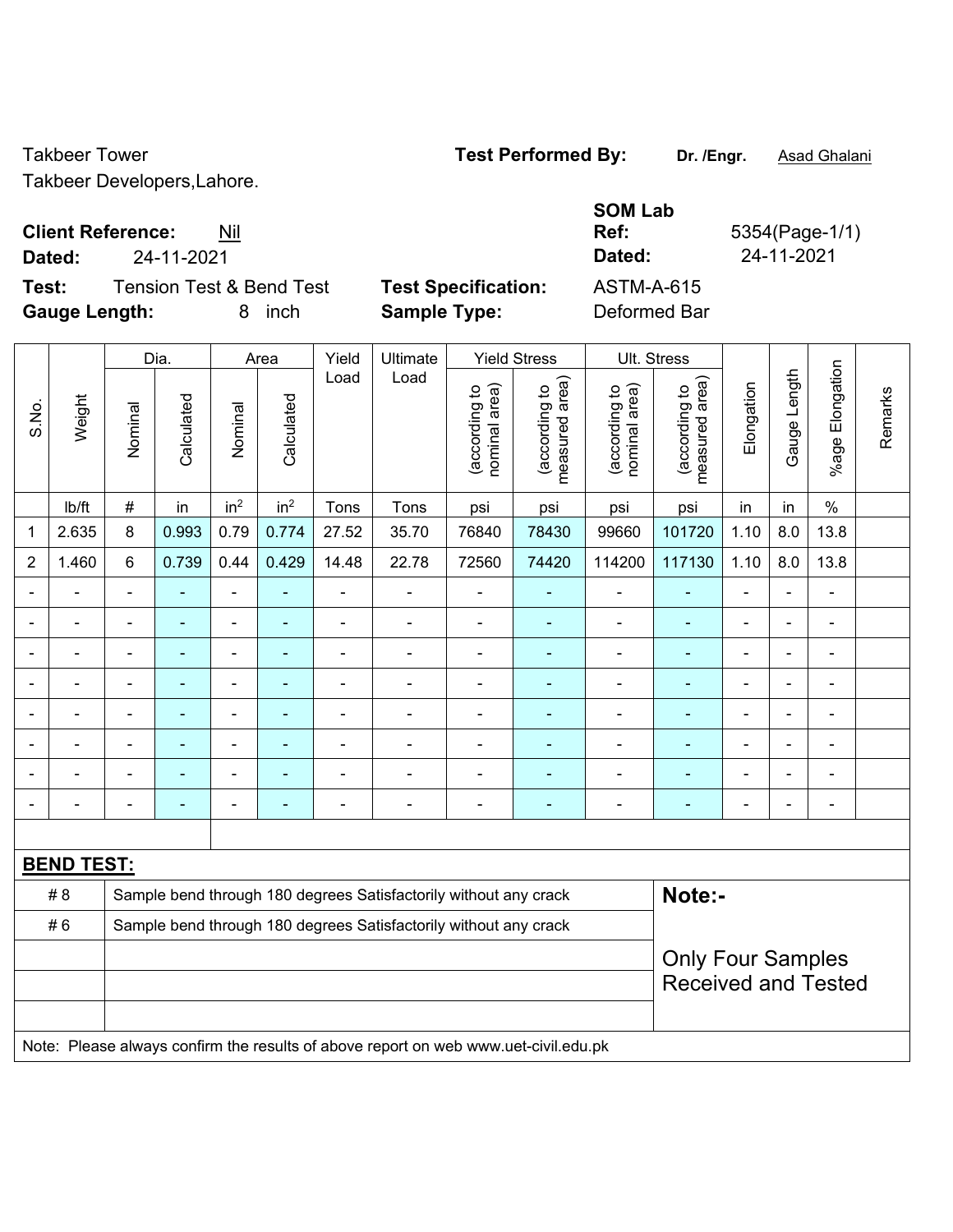Maj Dy Dir MTL(Adnan Khalid R) **Test Performed By:** Dr. /Engr. **Asad Ghalani** DHA Lahore,(Const. Of New Main Gate on Turkey Basis at DHA Ph-XII(EME))( M/s Sincere Eng)

| <b>Client Reference:</b> | 408/241/E/Lab/167/01 |
|--------------------------|----------------------|
|                          |                      |

**Test:** Tension Test & Bend Test **Test Specification:** ASTM-A-615 **Gauge Length:** 8 inch **Sample Type:** Deformed Bar (Mughal Steel)

**SOM Lab Ref:** 5355(Page-1/1) **Dated:** 23-11-2021 **Dated:** 24-11-2021

|                |                   | Dia.           |            |                          | Area            |                | Ultimate                                                                            |                                | <b>Yield Stress</b>             |                                | Ult. Stress                     |                |              |                 |         |
|----------------|-------------------|----------------|------------|--------------------------|-----------------|----------------|-------------------------------------------------------------------------------------|--------------------------------|---------------------------------|--------------------------------|---------------------------------|----------------|--------------|-----------------|---------|
| S.No.          | Weight            | Nominal        | Calculated | Nominal                  | Calculated      | Load           | Load                                                                                | nominal area)<br>(according to | (according to<br>measured area) | nominal area)<br>(according to | measured area)<br>(according to | Elongation     | Gauge Length | %age Elongation | Remarks |
|                | lb/ft             | #              | in         | in <sup>2</sup>          | in <sup>2</sup> | Tons           | Tons                                                                                | psi                            | psi                             | psi                            | psi                             | in             | in           | $\%$            |         |
| 1              | 1.467             | 6              | 0.741      | 0.44                     | 0.431           | 15.49          | 19.47                                                                               | 77670                          | 79290                           | 97590                          | 99630                           | 1.20           | 8.0          | 15.0            |         |
| $\overline{2}$ | 1.480             | 6              | 0.744      | 0.44                     | 0.435           | 15.49          | 19.49                                                                               | 77670                          | 78560                           | 97690                          | 98820                           | 1.10           | 8.0          | 13.8            |         |
| 3              | 0.655             | 4              | 0.494      | 0.20                     | 0.192           | 6.63           | 8.72                                                                                | 73070                          | 76110                           | 96110                          | 100120                          | 1.20           | 8.0          | 15.0            |         |
| 4              | 0.664             | 4              | 0.498      | 0.20                     | 0.195           | 6.80           | 8.87                                                                                | 74980                          | 76900                           | 97800                          | 100300                          | 1.10           | 8.0          | 13.8            |         |
|                |                   | $\blacksquare$ | ä,         | $\blacksquare$           | $\blacksquare$  | ä,             | ä,                                                                                  | $\blacksquare$                 |                                 |                                | ä,                              | $\overline{a}$ |              | ÷.              |         |
|                |                   |                | ä,         | ä,                       |                 | $\blacksquare$ | L,                                                                                  | $\blacksquare$                 |                                 | ä,                             | $\blacksquare$                  | $\blacksquare$ |              | ÷.              |         |
|                |                   |                |            |                          |                 |                |                                                                                     |                                |                                 |                                |                                 |                |              | $\overline{a}$  |         |
|                |                   |                |            |                          |                 |                |                                                                                     | $\blacksquare$                 |                                 |                                |                                 |                |              | $\blacksquare$  |         |
|                |                   | $\blacksquare$ |            | $\overline{\phantom{0}}$ | $\blacksquare$  |                |                                                                                     | $\blacksquare$                 |                                 |                                | $\blacksquare$                  |                |              | ۰               |         |
|                |                   |                |            | ä,                       |                 |                | ä,                                                                                  | $\blacksquare$                 | ۰                               | $\blacksquare$                 | $\blacksquare$                  |                |              | ÷,              |         |
|                |                   |                |            |                          |                 |                |                                                                                     |                                |                                 |                                |                                 |                |              |                 |         |
|                | <b>BEND TEST:</b> |                |            |                          |                 |                |                                                                                     |                                |                                 |                                |                                 |                |              |                 |         |
|                | #6                |                |            |                          |                 |                | Sample bend through 180 degrees Satisfactorily without any crack                    |                                |                                 |                                | Note:-                          |                |              |                 |         |
|                | #4                |                |            |                          |                 |                | Sample bend through 180 degrees Satisfactorily without any crack                    |                                |                                 |                                |                                 |                |              |                 |         |
|                |                   |                |            |                          |                 |                |                                                                                     |                                |                                 |                                | <b>Only Six Samples</b>         |                |              |                 |         |
|                |                   |                |            |                          |                 |                | <b>Received and Tested</b>                                                          |                                |                                 |                                |                                 |                |              |                 |         |
|                |                   |                |            |                          |                 |                |                                                                                     |                                |                                 |                                |                                 |                |              |                 |         |
|                |                   |                |            |                          |                 |                | Note: Please always confirm the results of above report on web www.uet-civil.edu.pk |                                |                                 |                                |                                 |                |              |                 |         |
|                |                   |                |            |                          |                 |                |                                                                                     |                                |                                 |                                |                                 |                |              |                 |         |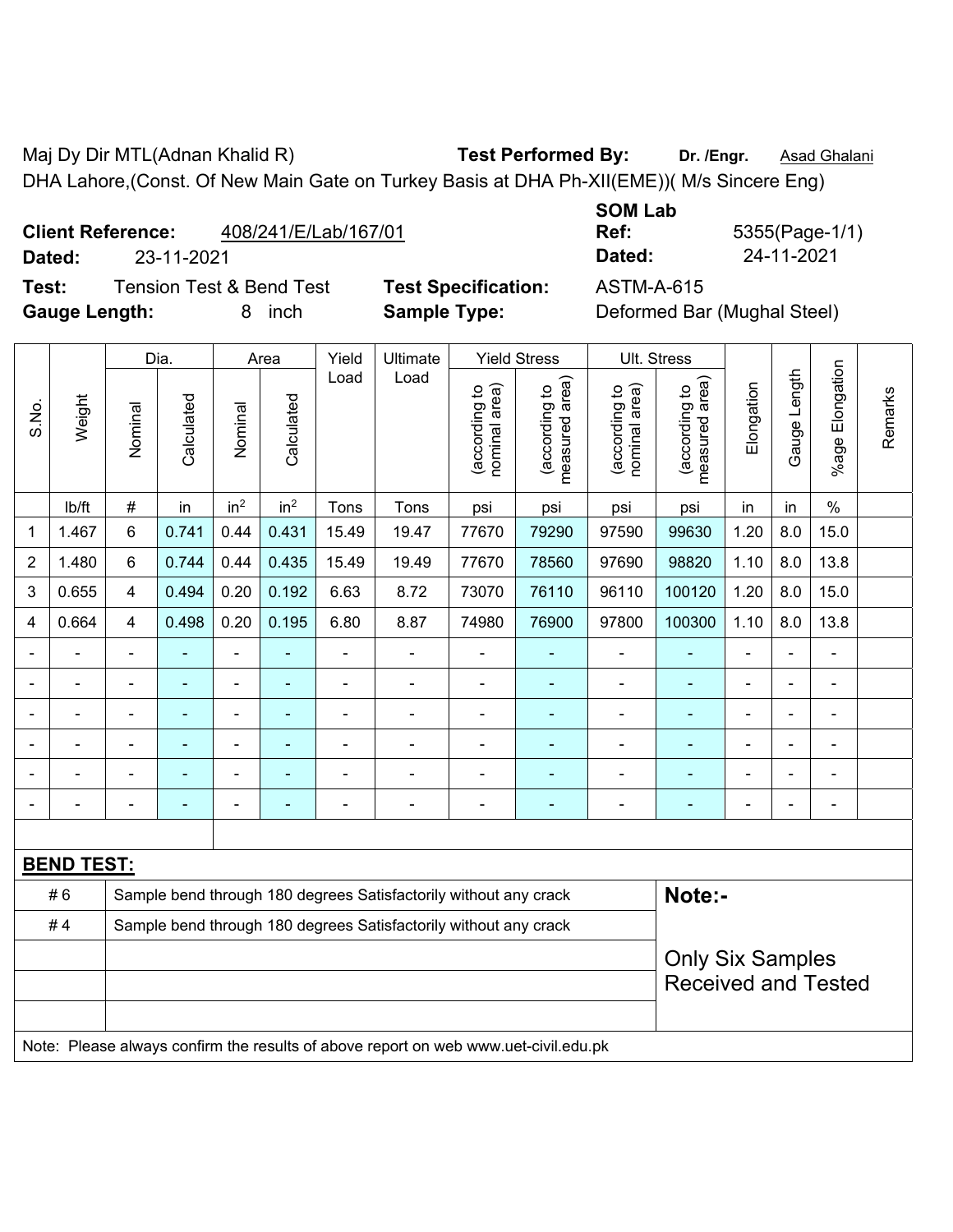M.Saleem **M.Saleem Test Performed By:** Dr. /Engr. **Asad Ghalani** 

Construction Company,Engineers & Contractors,Sheikhupura.

| <b>Client Reference:</b><br>Nil              | Ref:                       | <b>SOM Lab</b><br>5356(Page-1/1) |
|----------------------------------------------|----------------------------|----------------------------------|
| 24-11-2021<br>Dated:                         | Dated:                     | 24-11-2021                       |
| <b>Tension Test &amp; Bend Test</b><br>Test: | <b>Test Specification:</b> | ASTM-A-615                       |
| <b>Gauge Length:</b><br><i>inch</i><br>8     | <b>Sample Type:</b>        | Deformed Bar                     |

|       |                   |                                                       | Dia.                     |                          | Area                     | Yield                    | Ultimate                                                                            |                                | <b>Yield Stress</b>             |                                | Ult. Stress                     |                              |                |                 |         |
|-------|-------------------|-------------------------------------------------------|--------------------------|--------------------------|--------------------------|--------------------------|-------------------------------------------------------------------------------------|--------------------------------|---------------------------------|--------------------------------|---------------------------------|------------------------------|----------------|-----------------|---------|
| S.No. | Weight            | Nominal                                               | Calculated               | Nominal                  | Calculated               | Load                     | Load                                                                                | nominal area)<br>(according to | measured area)<br>(according to | (according to<br>nominal area) | measured area)<br>(according to | Elongation                   | Gauge Length   | %age Elongation | Remarks |
|       | lb/ft             | $\#$                                                  | in                       | in <sup>2</sup>          | in <sup>2</sup>          | Tons                     | Tons                                                                                | psi                            | psi                             | psi                            | psi                             | in                           | in             | $\%$            |         |
| 1     | 2.622             | 8                                                     | 0.991                    | 0.79                     | 0.771                    | 24.77                    | 33.44                                                                               | 69160                          | 70860                           | 93340                          | 95640                           | 1.70                         | 8.0            | 21.3            |         |
|       | ä,                | $\blacksquare$                                        | ÷,                       | ÷,                       | $\blacksquare$           | $\blacksquare$           | ä,                                                                                  | ÷,                             | $\blacksquare$                  | $\blacksquare$                 | $\blacksquare$                  | $\blacksquare$               |                | $\blacksquare$  |         |
|       | ÷                 | $\blacksquare$                                        | ۰                        | $\overline{\phantom{a}}$ | ٠                        | $\overline{\phantom{a}}$ | $\overline{\phantom{a}}$                                                            | $\blacksquare$                 | $\blacksquare$                  | $\overline{\phantom{a}}$       | $\blacksquare$                  | $\blacksquare$               | $\blacksquare$ | $\blacksquare$  |         |
|       | $\blacksquare$    | $\blacksquare$                                        | $\blacksquare$           | ÷                        | $\blacksquare$           | Ē,                       | Ē,                                                                                  | $\blacksquare$                 | ۰                               | ä,                             | $\blacksquare$                  | $\blacksquare$               |                | $\blacksquare$  |         |
|       | ÷                 |                                                       | ٠                        | ÷,                       |                          | ä,                       | ä,                                                                                  | $\blacksquare$                 | ۰                               | $\blacksquare$                 | $\blacksquare$                  | $\blacksquare$               |                | $\blacksquare$  |         |
|       |                   |                                                       | ۳                        | ۰                        |                          | Ē,                       | L.                                                                                  |                                |                                 | ä,                             |                                 | $\blacksquare$               |                | $\blacksquare$  |         |
|       |                   |                                                       | $\blacksquare$           | ÷                        |                          | Ē,                       | L.                                                                                  | $\blacksquare$                 | ۰                               | $\blacksquare$                 |                                 | $\blacksquare$               |                | $\blacksquare$  |         |
|       | $\blacksquare$    |                                                       | $\blacksquare$           | ÷                        |                          | $\blacksquare$           | ÷                                                                                   | $\blacksquare$                 | $\blacksquare$                  | ۰                              | $\blacksquare$                  | $\blacksquare$               |                | $\blacksquare$  |         |
|       |                   |                                                       | $\overline{\phantom{0}}$ | ÷                        |                          |                          |                                                                                     | $\blacksquare$                 |                                 | ÷                              |                                 | $\blacksquare$               |                | $\blacksquare$  |         |
|       |                   | $\blacksquare$                                        | $\overline{\phantom{0}}$ | ۰                        | $\overline{\phantom{0}}$ | $\overline{\phantom{0}}$ | $\overline{\phantom{a}}$                                                            | $\blacksquare$                 | $\blacksquare$                  | $\overline{\phantom{a}}$       | $\blacksquare$                  | $\qquad \qquad \blacksquare$ |                | $\blacksquare$  |         |
|       |                   |                                                       |                          |                          |                          |                          |                                                                                     |                                |                                 |                                |                                 |                              |                |                 |         |
|       | <b>BEND TEST:</b> |                                                       |                          |                          |                          |                          |                                                                                     |                                |                                 |                                |                                 |                              |                |                 |         |
|       | #8                |                                                       |                          |                          |                          |                          | Sample bend through 180 degrees Satisfactorily without any crack                    |                                |                                 |                                | Note:-                          |                              |                |                 |         |
|       |                   |                                                       |                          |                          |                          |                          |                                                                                     |                                |                                 |                                |                                 |                              |                |                 |         |
|       |                   | <b>Only Two Samples</b><br><b>Received and Tested</b> |                          |                          |                          |                          |                                                                                     |                                |                                 |                                |                                 |                              |                |                 |         |
|       |                   |                                                       |                          |                          |                          |                          | Note: Please always confirm the results of above report on web www.uet-civil.edu.pk |                                |                                 |                                |                                 |                              |                |                 |         |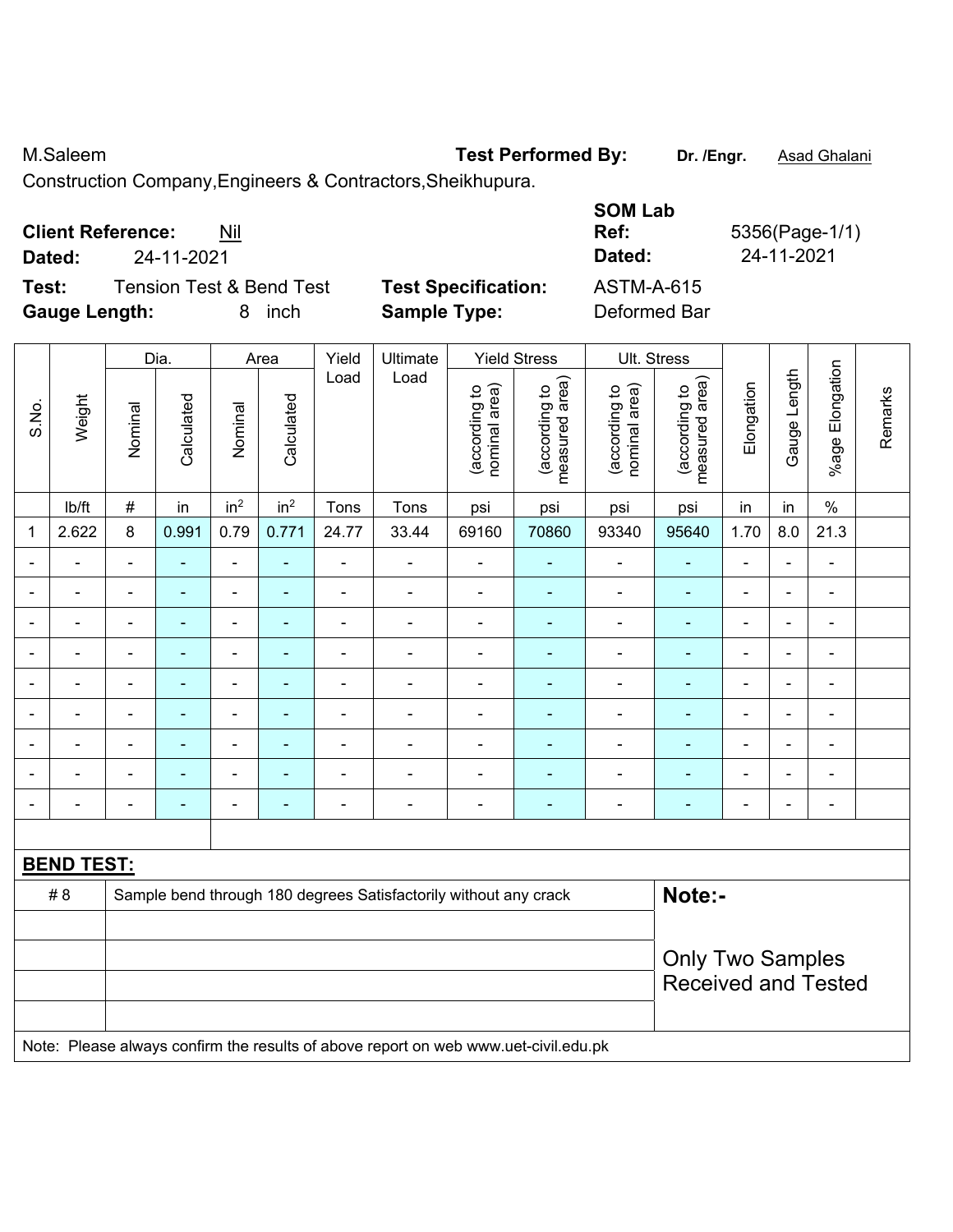M. Saleem **N. Saleem Test Performed By:** Dr. /Engr. **Asad Ghalani** 

Construction Company Engg. & Contractors Sheikhupura.( Extension Weaving Unit)

|                      | <b>Client Reference:</b> | <b>NIL</b>                          |                            | <b>SUM LAD</b><br>Ref: | 5358(Page-1/1) |
|----------------------|--------------------------|-------------------------------------|----------------------------|------------------------|----------------|
| Dated:               | 24-11-2021               |                                     |                            | Dated:                 | 24-11-2021     |
| Test:                |                          | <b>Tension Test &amp; Bend Test</b> | <b>Test Specification:</b> | ASTM-A-615             |                |
| <b>Gauge Length:</b> |                          | inch<br>8.                          | <b>Sample Type:</b>        | Deformed Bar           |                |

|                |                   | Dia.           |                | Area                         | Yield                    | Ultimate       |                                                                                     | <b>Yield Stress</b>            |                                 | Ult. Stress                    |                                 |                |                |                          |         |
|----------------|-------------------|----------------|----------------|------------------------------|--------------------------|----------------|-------------------------------------------------------------------------------------|--------------------------------|---------------------------------|--------------------------------|---------------------------------|----------------|----------------|--------------------------|---------|
| S.No.          | Weight            | Nominal        | Calculated     | Nominal                      | Calculated               | Load           | Load                                                                                | nominal area)<br>(according to | (according to<br>measured area) | nominal area)<br>(according to | (according to<br>measured area) | Elongation     | Gauge Length   | %age Elongation          | Remarks |
|                | Ib/ft             | #              | in             | in <sup>2</sup>              | in <sup>2</sup>          | Tons           | Tons                                                                                | psi                            | psi                             | psi                            | psi                             | in             | in             | $\%$                     |         |
| 1              | 1.492             | 6              | 0.747          | 0.44                         | 0.438                    | 14.80          | 17.55                                                                               | 74190                          | 74530                           | 87990                          | 88390                           | 0.90           | 8.0            | 11.3                     |         |
| $\overline{2}$ | 0.737             | $\overline{4}$ | 0.526          | 0.20                         | 0.217                    | 8.46           | 9.55                                                                                | 93300                          | 85990                           | 105330                         | 97080                           | 1.20           | 8.0            | 15.0                     |         |
|                | $\blacksquare$    | $\blacksquare$ | ä,             | $\blacksquare$               |                          | $\blacksquare$ | ä,                                                                                  |                                | ۰                               | $\blacksquare$                 | $\blacksquare$                  | ä,             | $\blacksquare$ | $\overline{\phantom{0}}$ |         |
|                | $\blacksquare$    | $\blacksquare$ | ÷,             | $\overline{\phantom{0}}$     | ÷                        | $\blacksquare$ | ÷                                                                                   | $\blacksquare$                 | ۰                               | $\blacksquare$                 | $\blacksquare$                  | $\blacksquare$ |                | $\blacksquare$           |         |
|                |                   |                | $\blacksquare$ | $\blacksquare$               |                          |                | $\overline{a}$                                                                      | $\blacksquare$                 |                                 | $\blacksquare$                 | $\blacksquare$                  | Ĭ.             |                | $\overline{a}$           |         |
|                |                   |                |                | $\qquad \qquad \blacksquare$ |                          |                | $\blacksquare$                                                                      | $\overline{\phantom{0}}$       |                                 | $\blacksquare$                 | $\blacksquare$                  |                |                | $\blacksquare$           |         |
|                |                   |                |                | ÷,                           |                          |                | ÷                                                                                   | $\overline{a}$                 |                                 | $\blacksquare$                 | $\blacksquare$                  |                |                | $\overline{a}$           |         |
|                | ÷                 |                | ۰              | ۰                            |                          | $\blacksquare$ | $\blacksquare$                                                                      |                                | ۰                               | $\blacksquare$                 | $\blacksquare$                  | ä,             | $\blacksquare$ | $\overline{\phantom{a}}$ |         |
|                |                   |                | ۰              | ۰                            |                          |                | $\blacksquare$                                                                      |                                | ۰                               | $\blacksquare$                 | $\blacksquare$                  | ÷              |                | ÷                        |         |
|                | ÷                 |                | ÷,             | $\overline{\phantom{0}}$     |                          | $\blacksquare$ | ÷                                                                                   |                                | ۰                               | $\overline{\phantom{a}}$       | $\blacksquare$                  | Ē,             |                | ä,                       |         |
|                |                   |                |                |                              |                          |                |                                                                                     |                                |                                 |                                |                                 |                |                |                          |         |
|                | <b>BEND TEST:</b> |                |                |                              |                          |                |                                                                                     |                                |                                 |                                |                                 |                |                |                          |         |
|                | #6                |                |                |                              |                          |                | Sample bend through 180 degrees Satisfactorily without any crack                    |                                |                                 |                                | Note:-                          |                |                |                          |         |
|                | #4                |                |                |                              |                          |                | Sample bend through 180 degrees Satisfactorily without any crack                    |                                |                                 |                                |                                 |                |                |                          |         |
|                |                   |                |                |                              | <b>Only Four Samples</b> |                |                                                                                     |                                |                                 |                                |                                 |                |                |                          |         |
|                |                   |                |                |                              |                          |                |                                                                                     |                                |                                 |                                | <b>Received and Tested</b>      |                |                |                          |         |
|                |                   |                |                |                              |                          |                |                                                                                     |                                |                                 |                                |                                 |                |                |                          |         |
|                |                   |                |                |                              |                          |                | Note: Please always confirm the results of above report on web www.uet-civil.edu.pk |                                |                                 |                                |                                 |                |                |                          |         |

**SOM Lab**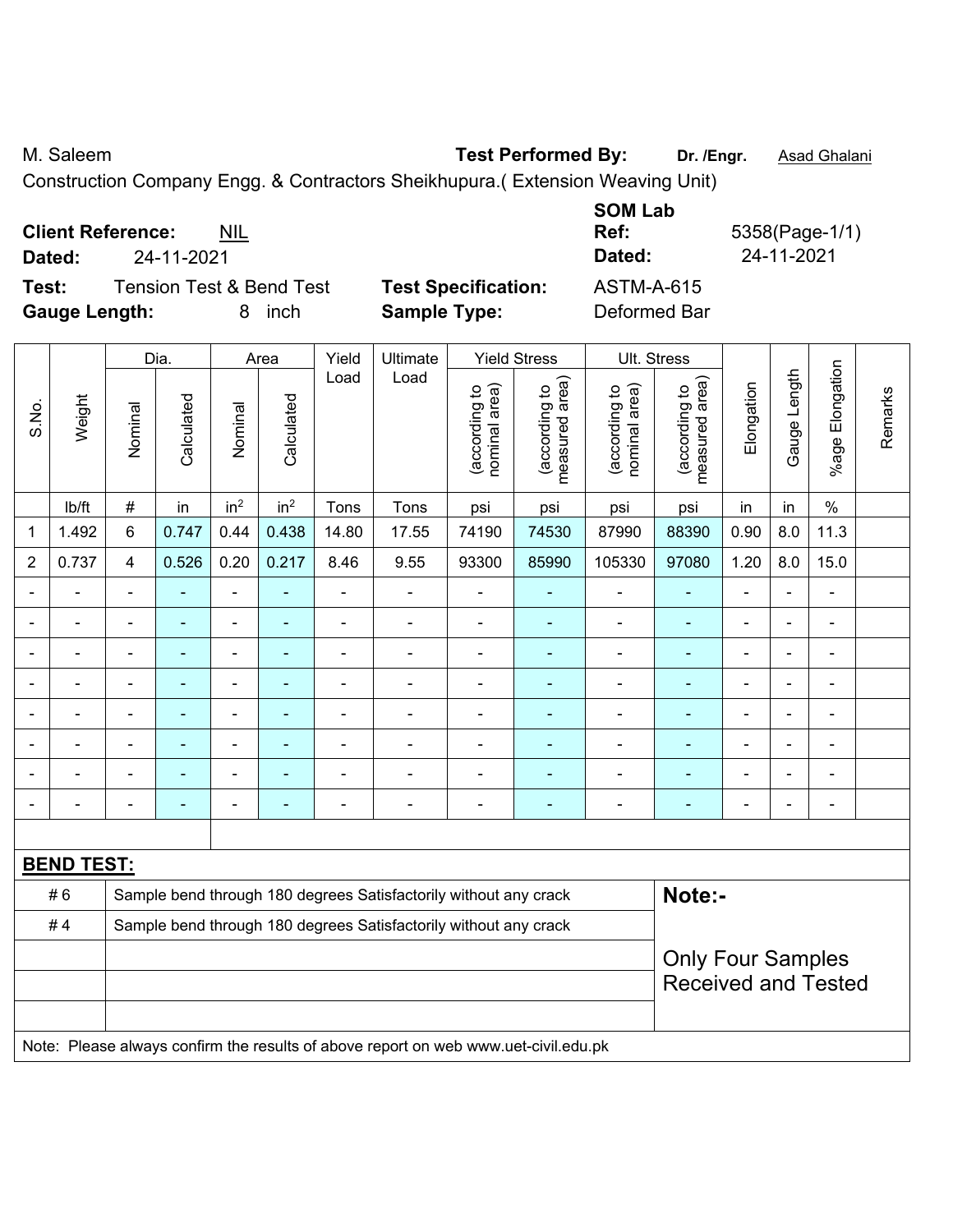RE AYQ Developers Pvt.Ltd (Union Complex)

**Client Reference:** Nil

**Test:** Tension Test & Bend Test **Test Specification:** ASTM-A-615 **Gauge Length:** 8 inch **Sample Type:** Deformed Bar (AF Steel)

|                |                   |                          | Dia.           |                          | Area            | Yield          | Ultimate                                                                            |                                | <b>Yield Stress</b>             |                                | Ult. Stress                        |                          |                |                          |         |
|----------------|-------------------|--------------------------|----------------|--------------------------|-----------------|----------------|-------------------------------------------------------------------------------------|--------------------------------|---------------------------------|--------------------------------|------------------------------------|--------------------------|----------------|--------------------------|---------|
| S.No.          | Weight            | Nominal                  | Calculated     | Nominal                  | Calculated      | Load           | Load                                                                                | nominal area)<br>(according to | (according to<br>measured area) | (according to<br>nominal area) | area)<br>(according to<br>measured | Elongation               | Gauge Length   | %age Elongation          | Remarks |
|                | lb/ft             | $\#$                     | in             | in <sup>2</sup>          | in <sup>2</sup> | Tons           | Tons                                                                                | psi                            | psi                             | psi                            | psi                                | in                       | in             | $\%$                     |         |
| $\mathbf{1}$   | 0.640             | $\overline{\mathbf{4}}$  | 0.489          | 0.20                     | 0.188           | 7.49           | 8.87                                                                                | 82620                          | 87900                           | 97800                          | 104040                             | 0.70                     | 8.0            | 8.8                      |         |
| $\overline{2}$ | 0.641             | $\overline{\mathbf{4}}$  | 0.489          | 0.20                     | 0.188           | 7.87           | 9.17                                                                                | 86780                          | 92320                           | 101170                         | 107630                             | 0.90                     | 8.0            | 11.3                     |         |
| 3              | 0.629             | $\overline{\mathbf{4}}$  | 0.485          | 0.20                     | 0.185           | 7.29           | 8.69                                                                                | 80370                          | 86890                           | 95770                          | 103540                             | 0.90                     | 8.0            | 11.3                     |         |
|                | ÷                 | $\blacksquare$           |                | $\blacksquare$           |                 | $\blacksquare$ | ÷,                                                                                  | $\blacksquare$                 | $\blacksquare$                  | $\blacksquare$                 |                                    | $\blacksquare$           | $\blacksquare$ | $\blacksquare$           |         |
| $\blacksquare$ |                   | $\blacksquare$           | ÷,             | $\blacksquare$           | $\blacksquare$  | ä,             | $\blacksquare$                                                                      | ÷,                             | $\blacksquare$                  | $\overline{\phantom{a}}$       | ÷,                                 | $\blacksquare$           | ä,             | $\blacksquare$           |         |
|                |                   | $\blacksquare$           |                | $\blacksquare$           |                 | $\blacksquare$ | $\blacksquare$                                                                      | $\blacksquare$                 |                                 |                                |                                    | L,                       |                |                          |         |
|                |                   | $\overline{\phantom{a}}$ |                | $\blacksquare$           |                 | $\blacksquare$ | $\blacksquare$                                                                      | $\blacksquare$                 | ÷                               | $\blacksquare$                 |                                    | ÷                        | $\blacksquare$ | ÷,                       |         |
|                |                   | $\overline{\phantom{0}}$ | $\blacksquare$ | $\blacksquare$           | ٠               | $\blacksquare$ | $\blacksquare$                                                                      | $\blacksquare$                 | ٠                               | $\overline{\phantom{0}}$       | $\blacksquare$                     | $\blacksquare$           | $\blacksquare$ | $\blacksquare$           |         |
|                |                   | $\blacksquare$           | $\blacksquare$ | $\overline{\phantom{a}}$ |                 | $\blacksquare$ | $\blacksquare$                                                                      | $\blacksquare$                 | $\blacksquare$                  | $\blacksquare$                 |                                    | L,                       | $\blacksquare$ | $\blacksquare$           |         |
| $\blacksquare$ |                   | ÷                        | $\blacksquare$ | $\overline{\phantom{a}}$ | ٠               | $\blacksquare$ | ÷                                                                                   | $\blacksquare$                 | $\blacksquare$                  | $\blacksquare$                 | $\blacksquare$                     | $\blacksquare$           | $\blacksquare$ | $\overline{\phantom{a}}$ |         |
|                |                   |                          |                |                          |                 |                |                                                                                     |                                |                                 |                                |                                    |                          |                |                          |         |
|                | <b>BEND TEST:</b> |                          |                |                          |                 |                |                                                                                     |                                |                                 |                                |                                    |                          |                |                          |         |
|                | #4                |                          |                |                          |                 |                | Sample bend through 180 degrees Satisfactorily without any crack                    |                                |                                 |                                | Note:-                             |                          |                |                          |         |
|                |                   |                          |                |                          |                 |                |                                                                                     |                                |                                 |                                |                                    |                          |                |                          |         |
|                |                   |                          |                |                          |                 |                |                                                                                     |                                |                                 |                                |                                    | <b>Only Four Samples</b> |                |                          |         |
|                |                   |                          |                |                          |                 |                |                                                                                     |                                |                                 |                                | <b>Received and Tested</b>         |                          |                |                          |         |
|                |                   |                          |                |                          |                 |                |                                                                                     |                                |                                 |                                |                                    |                          |                |                          |         |
|                |                   |                          |                |                          |                 |                | Note: Please always confirm the results of above report on web www.uet-civil.edu.pk |                                |                                 |                                |                                    |                          |                |                          |         |

## **SOM Lab Ref:** 5359(Page-1/2) **Dated:** 24-11-2021 **Dated:** 24-11-2021

Asif Pervaiz Butt **Test Performed By:** Dr. /Engr. **Asad Ghalani**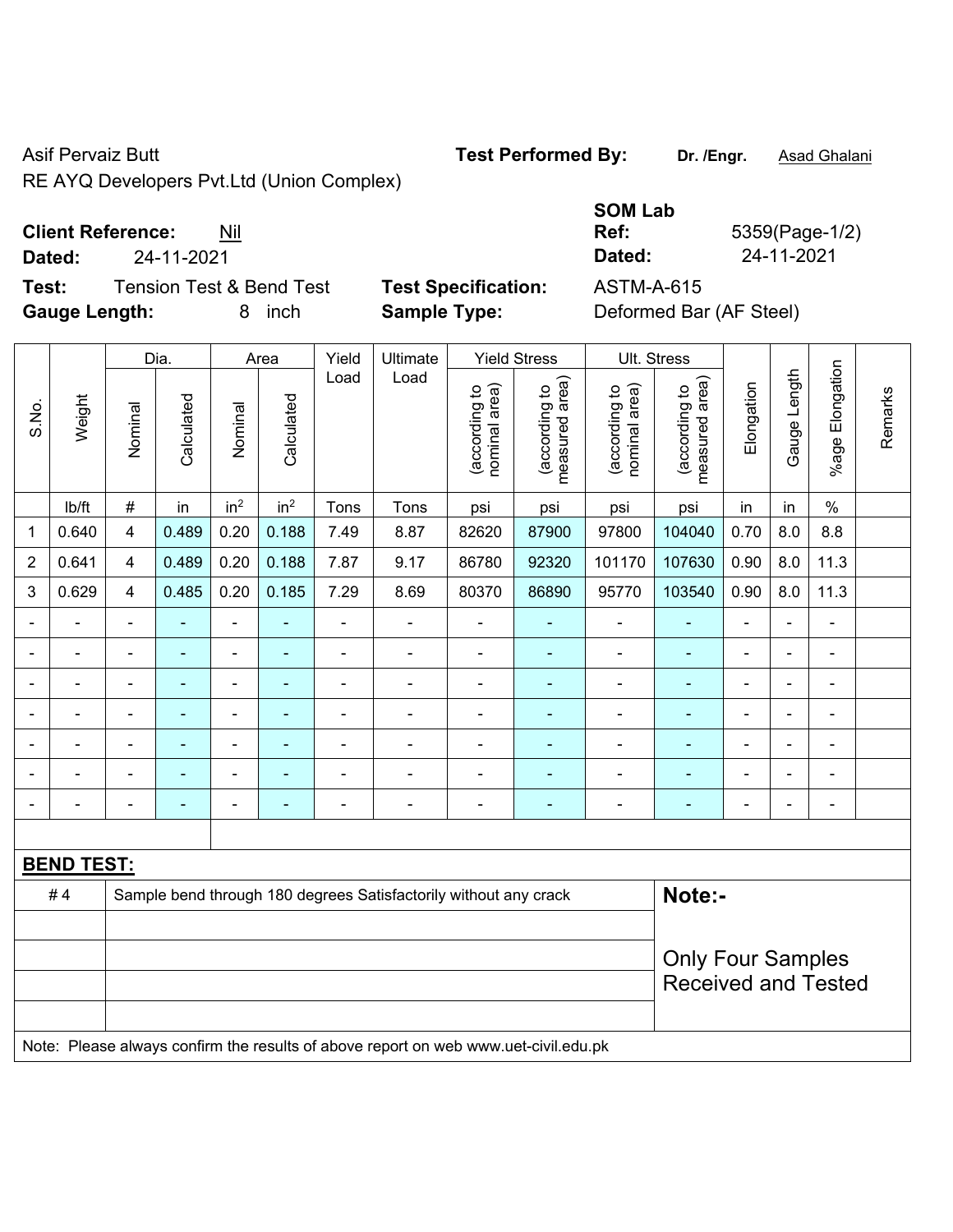Asif Pervaiz Butt **Test Performed By:** Dr. /Engr. **Asad Ghalani** RE AYQ Developers Pvt.Ltd (Union Complex)

**Client Reference:** Nil

**Dated:** 24-11-2021 **Dated:** 24-11-2021

**Test:** Tension Test & Bend Test **Test Specification:** ASTM-A-615 **Gauge Length:** 8 inch **Sample Type:** Deformed Bar (AF Steel)

|                |                   |                | Dia.                                                             |                              | Area            | Yield<br>Ultimate            |                |                                | <b>Yield Stress</b>             |                                | Ult. Stress                     |                |                |                          |         |
|----------------|-------------------|----------------|------------------------------------------------------------------|------------------------------|-----------------|------------------------------|----------------|--------------------------------|---------------------------------|--------------------------------|---------------------------------|----------------|----------------|--------------------------|---------|
| S.No.          | Weight            | Nominal        | Calculated                                                       | Nominal                      | Calculated      | Load                         | Load           | nominal area)<br>(according to | measured area)<br>(according to | nominal area)<br>(according to | (according to<br>measured area) | Elongation     | Gauge Length   | Elongation<br>$%$ age    | Remarks |
|                | lb/ft             | $\#$           | in                                                               | in <sup>2</sup>              | in <sup>2</sup> | Tons                         | Tons           | psi                            | psi                             | psi                            | psi                             | in             | in             | $\%$                     |         |
| 1              | 0.670             | 4              | 0.501                                                            | 0.20                         | 0.197           | 7.49                         | 9.23           | 82620                          | 83880                           | 101730                         | 103280                          | 0.90           | 8.0            | 11.3                     |         |
| 2              | 0.640             | 4              | 0.489                                                            | 0.20                         | 0.188           | 6.57                         | 8.56           | 72510                          | 77130                           | 94420                          | 100450                          | 0.80           | 8.0            | 10.0                     |         |
| 3              | 0.658             | 4              | 0.496                                                            | 0.20                         | 0.193           | 9.02                         | 10.65          | 99480                          | 103090                          | 117470                         | 121730                          | 0.50           | 8.0            | 6.3                      |         |
|                |                   | $\blacksquare$ | ٠                                                                | $\overline{\phantom{a}}$     | ۰               | $\qquad \qquad \blacksquare$ | ٠              | $\qquad \qquad \blacksquare$   |                                 | $\blacksquare$                 | ۰                               | $\blacksquare$ |                | ÷                        |         |
| $\blacksquare$ |                   | $\blacksquare$ | $\overline{\phantom{0}}$                                         | $\overline{\phantom{a}}$     | $\blacksquare$  | $\overline{a}$               | $\blacksquare$ | $\overline{\phantom{a}}$       | $\blacksquare$                  | $\overline{\phantom{a}}$       | $\overline{\phantom{0}}$        | $\blacksquare$ | $\blacksquare$ | $\overline{\phantom{a}}$ |         |
|                | $\blacksquare$    | $\blacksquare$ | $\blacksquare$                                                   | $\overline{\phantom{0}}$     | ۰               | $\blacksquare$               | $\blacksquare$ | $\blacksquare$                 |                                 | $\blacksquare$                 | ۰                               | $\blacksquare$ | $\blacksquare$ | ÷                        |         |
|                |                   | $\blacksquare$ | $\blacksquare$                                                   | $\blacksquare$               | ۰               | $\blacksquare$               | $\blacksquare$ | $\blacksquare$                 | ۰                               | $\blacksquare$                 | ÷                               | $\blacksquare$ | L,             | ä,                       |         |
|                |                   | $\blacksquare$ |                                                                  | $\blacksquare$               | ٠               | ٠                            | ٠              | $\blacksquare$                 |                                 | ÷                              |                                 |                |                | $\blacksquare$           |         |
|                |                   | $\blacksquare$ | $\blacksquare$                                                   | $\blacksquare$               | ۰               |                              | ٠              | $\blacksquare$                 |                                 | $\overline{\phantom{0}}$       | ä,                              | $\blacksquare$ | $\blacksquare$ | ÷                        |         |
|                |                   | $\blacksquare$ | $\blacksquare$                                                   | $\qquad \qquad \blacksquare$ | ۰               | $\overline{a}$               | $\blacksquare$ | $\blacksquare$                 | $\blacksquare$                  | $\blacksquare$                 | ÷,                              | $\blacksquare$ | $\blacksquare$ | ÷,                       |         |
|                |                   |                |                                                                  |                              |                 |                              |                |                                |                                 |                                |                                 |                |                |                          |         |
|                | <b>BEND TEST:</b> |                |                                                                  |                              |                 |                              |                |                                |                                 |                                |                                 |                |                |                          |         |
|                | #4                |                | Sample bend through 180 degrees Satisfactorily without any crack |                              | Note:-          |                              |                |                                |                                 |                                |                                 |                |                |                          |         |
|                |                   |                |                                                                  |                              |                 |                              |                |                                |                                 |                                |                                 |                |                |                          |         |
|                |                   |                |                                                                  |                              |                 |                              |                |                                |                                 |                                | <b>Only Four Samples</b>        |                |                |                          |         |
|                |                   |                |                                                                  |                              |                 |                              |                |                                |                                 |                                | <b>Received and Tested</b>      |                |                |                          |         |
|                |                   |                |                                                                  |                              |                 |                              |                |                                |                                 |                                |                                 |                |                |                          |         |

Note: Please always confirm the results of above report on web www.uet-civil.edu.pk

**SOM Lab** 

**Ref:** 5359(Page-2/2)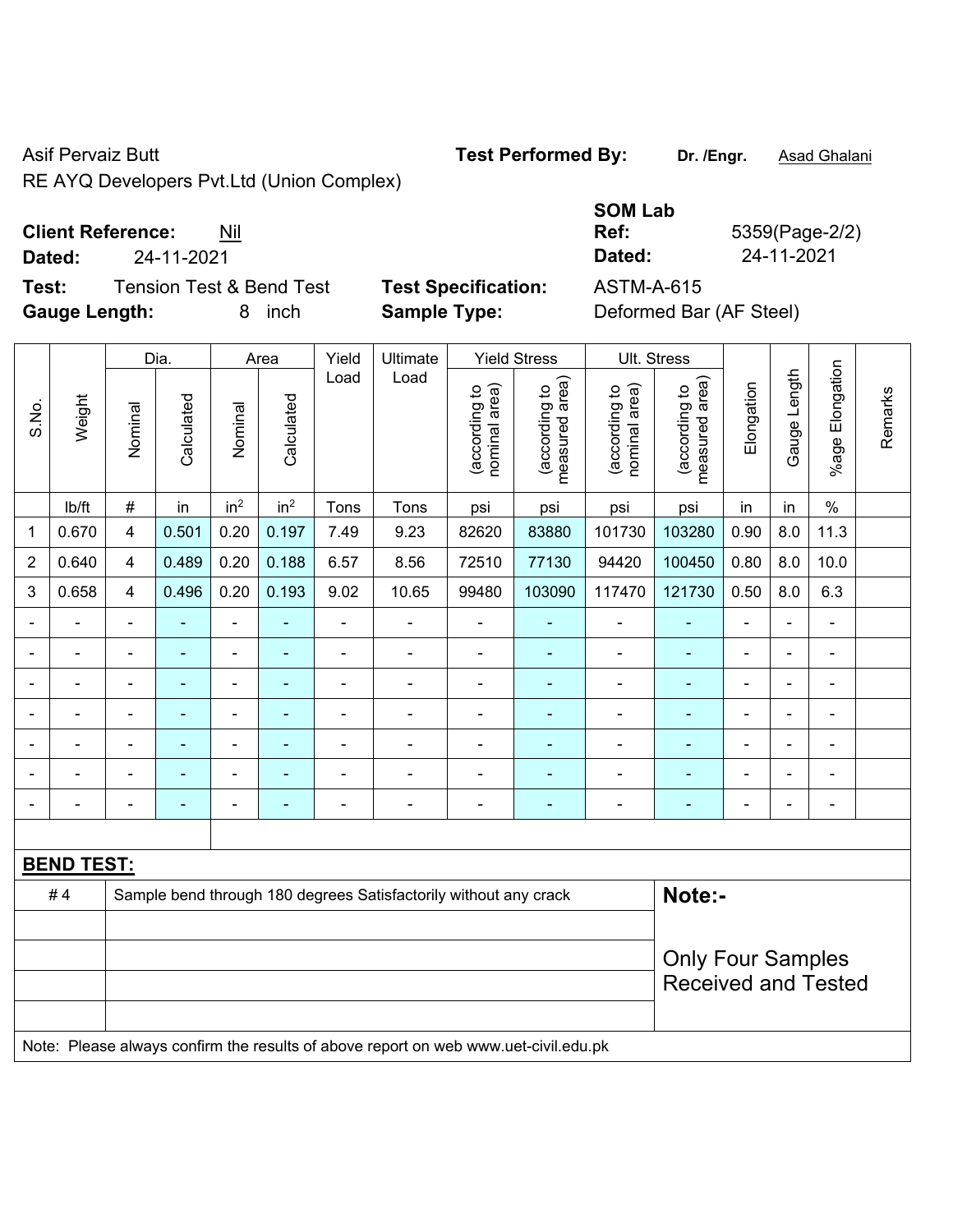Israr Ullah Khan **Test Performed By:** Dr. /Engr. **Asad Gillani** 

RE NESPAK,(Construction Of Underpass across Bedian Road Connecting Ph-VI with Ph-IX,Lahore)

#### **Client Reference:** 3790/102/IUK/1/002

**Dated:** 22-11-2021 **Dated:** 24-11-2021

**Test:** Tension Test & Bend Test **Test Specification:** ASTM-A-615 **Gauge Length:** 8 inch **Sample Type:** Deformed Bar (Mughal Steel)

| <b>SOM Lab</b> |                 |
|----------------|-----------------|
| Ref:           | 5360(Page-1b/1) |
| Dated:         | 24-11-2021      |

|                |                      |                                                                  | Dia.           |                          | Area            | Yield                    | Ultimate                                                                            |                                | <b>Yield Stress</b>             |                                | Ult. Stress                     |                |                |                 |         |
|----------------|----------------------|------------------------------------------------------------------|----------------|--------------------------|-----------------|--------------------------|-------------------------------------------------------------------------------------|--------------------------------|---------------------------------|--------------------------------|---------------------------------|----------------|----------------|-----------------|---------|
| S.No.          | Weight               | Nominal                                                          | Calculated     | Nominal                  | Calculated      | Load                     | Load                                                                                | nominal area)<br>(according to | (according to<br>measured area) | nominal area)<br>(according to | measured area)<br>(according to | Elongation     | Gauge Length   | %age Elongation | Remarks |
|                | lb/ft                | #                                                                | in             | in <sup>2</sup>          | in <sup>2</sup> | Tons                     | Tons                                                                                | psi                            | psi                             | psi                            | psi                             | in             | in             | $\%$            |         |
| 1              | 1.488                | 6                                                                | 0.746          | 0.44                     | 0.437           | 15.36                    | 19.37                                                                               | 77000                          | 77530                           | 97080                          | 97750                           | 1.30           | 8.0            | 16.3            |         |
| $\overline{2}$ | 1.472                | 6                                                                | 0.743          | 0.44                     | 0.433           | 15.04                    | 18.93                                                                               | 75370                          | 76590                           | 94880                          | 96420                           | 1.20           | 8.0            | 15.0            |         |
| 3              | 0.667                | $\overline{4}$                                                   | 0.500          | 0.20                     | 0.196           | 7.34                     | 8.92                                                                                | 80940                          | 82590                           | 98360                          | 100370                          | 0.90           | 8.0            | 11.3            |         |
| 4              | 0.672                | $\overline{4}$                                                   | 0.501          | 0.20                     | 0.197           | 7.14                     | 8.92                                                                                | 78690                          | 79890                           | 98360                          | 99860                           | 1.00           | 8.0            | 12.5            |         |
|                |                      | $\blacksquare$                                                   |                |                          |                 |                          | L.                                                                                  | $\blacksquare$                 |                                 |                                |                                 | $\blacksquare$ |                | L.              |         |
| $\blacksquare$ | $\blacksquare$       | $\blacksquare$                                                   | $\blacksquare$ | ä,                       |                 |                          | Ē,                                                                                  | $\blacksquare$                 | ۰                               | $\blacksquare$                 | ÷,                              | $\blacksquare$ |                | $\blacksquare$  |         |
| $\blacksquare$ | $\blacksquare$       | -                                                                | $\blacksquare$ | $\overline{\phantom{a}}$ |                 | ÷                        | ÷                                                                                   | $\blacksquare$                 | ۰                               | $\blacksquare$                 | $\blacksquare$                  | $\blacksquare$ | $\overline{a}$ | $\blacksquare$  |         |
|                |                      | $\blacksquare$                                                   | ÷              | ÷                        |                 | ä,                       | ÷                                                                                   | $\blacksquare$                 |                                 | $\blacksquare$                 | ä,                              | $\blacksquare$ |                | ä,              |         |
|                |                      |                                                                  |                |                          |                 |                          |                                                                                     | $\blacksquare$                 |                                 |                                |                                 |                |                | ä,              |         |
|                |                      |                                                                  |                |                          |                 |                          |                                                                                     |                                |                                 |                                |                                 |                |                | ä,              |         |
|                | <b>Witnessed By:</b> |                                                                  |                |                          |                 | Mr.ljaz(DHA-Lab), Nespak |                                                                                     |                                |                                 |                                |                                 |                |                |                 |         |
|                | <b>BEND TEST:</b>    |                                                                  |                |                          |                 |                          |                                                                                     |                                |                                 |                                |                                 |                |                |                 |         |
|                | #6                   |                                                                  |                |                          |                 |                          | Sample bend through 180 degrees Satisfactorily without any crack                    |                                |                                 |                                | Note:-                          |                |                |                 |         |
|                | #4                   | Sample bend through 180 degrees Satisfactorily without any crack |                |                          |                 |                          |                                                                                     |                                |                                 |                                |                                 |                |                |                 |         |
|                |                      |                                                                  |                |                          |                 |                          |                                                                                     |                                |                                 |                                | <b>Only Six Samples</b>         |                |                |                 |         |
|                |                      |                                                                  |                |                          |                 |                          |                                                                                     |                                |                                 |                                | <b>Received and Tested</b>      |                |                |                 |         |
|                |                      |                                                                  |                |                          |                 |                          |                                                                                     |                                |                                 |                                |                                 |                |                |                 |         |
|                |                      |                                                                  |                |                          |                 |                          | Note: Please always confirm the results of above report on web www.uet-civil.edu.pk |                                |                                 |                                |                                 |                |                |                 |         |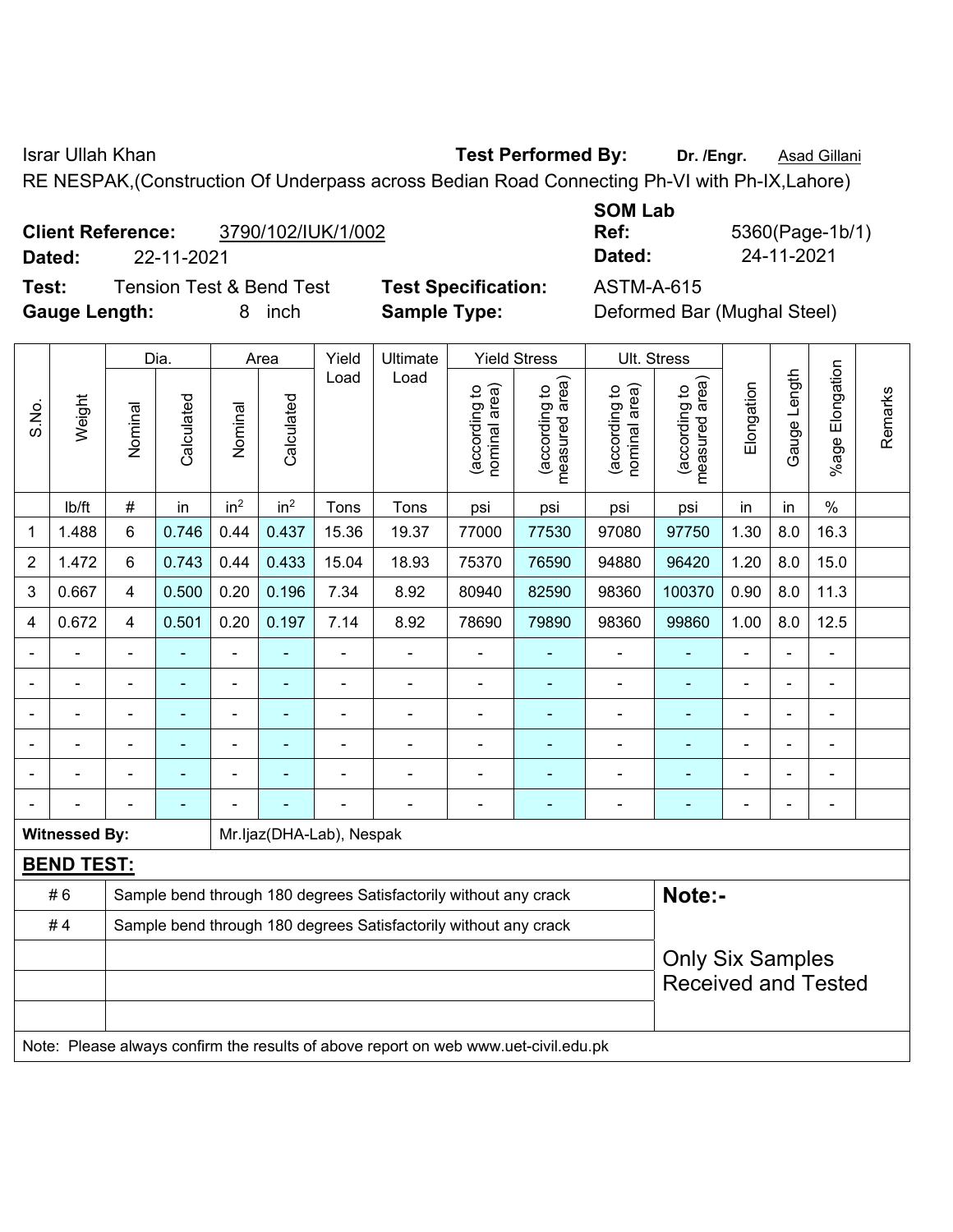Israr Ullah Khan **Test Performed By:** Dr. /Engr. **Asad Gillani** 

RE NESPAK,(Construction Of Underpass across Bedian Road Connecting Ph-VI with Ph-IX,Lahore)

#### **Client Reference:** 3790/102/IUK/1/002

**Dated:** 22-11-2021 **Dated:** 24-11-2021

**Test:** Tension Test & Bend Test **Test Specification:** ASTM-A-615 **Gauge Length:** 8 inch **Sample Type:** Deformed Bar (Mughal Steel)

| <b>SOM Lab</b> |                 |
|----------------|-----------------|
| Ref:           | 5360(Page-1a/1) |
| Dated:         | 24-11-2021      |

|       |                                                                                                       |         | Dia.       |                 | Area            | Yield                    | Ultimate                                                         |                                | <b>Yield Stress</b>             |                                | Ult. Stress                     |            |              |                       |         |
|-------|-------------------------------------------------------------------------------------------------------|---------|------------|-----------------|-----------------|--------------------------|------------------------------------------------------------------|--------------------------------|---------------------------------|--------------------------------|---------------------------------|------------|--------------|-----------------------|---------|
| S.No. | Weight                                                                                                | Nominal | Calculated | Nominal         | Calculated      | Load                     | Load                                                             | nominal area)<br>(according to | (according to<br>measured area) | nominal area)<br>(according to | (according to<br>measured area) | Elongation | Gauge Length | Elongation<br>$%$ age | Remarks |
|       | lb/ft                                                                                                 | #       | in         | in <sup>2</sup> | in <sup>2</sup> | Tons                     | Tons                                                             | psi                            | psi                             | psi                            | psi                             | in         | in           | $\%$                  |         |
| 1     | 2.597                                                                                                 | 8       | 0.986      | 0.79            | 0.763           | 28.26                    | 35.80                                                            | 78890                          | 81680                           | 99950                          | 103480                          | 1.30       | 8.0          | 16.3                  |         |
| 2     | 2.636                                                                                                 | 8       | 0.993      | 0.79            | 0.775           | 30.04                    | 36.49                                                            | 83870                          | 85490                           | 101880                         | 103850                          | 0.90       | 8.0          | 11.3                  |         |
| 3     | 2.652                                                                                                 | 8       | 0.996      | 0.79            | 0.779           | 27.93                    | 35.12                                                            | 77980                          | 79080                           | 98040                          | 99420                           | 1.20       | 8.0          | 15.0                  |         |
| 4     | 2.610                                                                                                 | 8       | 0.988      | 0.79            | 0.767           | 28.59                    | 36.36                                                            | 79830                          | 82220                           | 101510                         | 104550                          | 1.20       | 8.0          | 15.0                  |         |
| 5     | 2.626                                                                                                 | 8       | 0.991      | 0.79            | 0.772           | 25.20                    | 32.77                                                            | 70350                          | 71990                           | 91490                          | 93630                           | 1.60       | 8.0          | 20.0                  |         |
| 6     | 2.626                                                                                                 | 8       | 0.991      | 0.79            | 0.772           | 24.08                    | 34.10                                                            | 67220                          | 68790                           | 95190                          | 97410                           | 1.00       | 8.0          | 12.5                  |         |
| 7     | 2.588                                                                                                 | 8       | 0.984      | 0.79            | 0.761           | 27.19                    | 36.21                                                            | 75900                          | 78790                           | 101080                         | 104940                          | 1.30       | 8.0          | 16.3                  |         |
| 8     | 2.609                                                                                                 | 8       | 0.988      | 0.79            | 0.767           | 28.19                    | 35.83                                                            | 78690                          | 81050                           | 100030                         | 103030                          | 1.10       | 8.0          | 13.8                  |         |
| 9     | 2.629                                                                                                 | 8       | 0.992      | 0.79            | 0.773           | 24.97                    | 32.64                                                            | 69720                          | 71260                           | 91120                          | 93130                           | 1.70       | 8.0          | 21.3                  |         |
| 10    | 2.630                                                                                                 | 8       | 0.992      | 0.79            | 0.773           | 25.30                    | 32.67                                                            | 70630                          | 72190                           | 91210                          | 93210                           | 1.60       | 8.0          | 20.0                  |         |
|       | <b>Witnessed By:</b>                                                                                  |         |            |                 |                 | Mr.ljaz(DHA-Lab), Nespak |                                                                  |                                |                                 |                                |                                 |            |              |                       |         |
|       | <b>BEND TEST:</b>                                                                                     |         |            |                 |                 |                          |                                                                  |                                |                                 |                                |                                 |            |              |                       |         |
|       | # 8                                                                                                   |         |            |                 |                 |                          | Sample bend through 180 degrees Satisfactorily without any crack |                                |                                 |                                | Note:-                          |            |              |                       |         |
|       | # 8                                                                                                   |         |            |                 |                 |                          | Sample bend through 180 degrees Satisfactorily without any crack |                                |                                 |                                |                                 |            |              |                       |         |
|       | # 8                                                                                                   |         |            |                 |                 |                          | Sample bend through 180 degrees Satisfactorily without any crack |                                |                                 |                                | <b>Only Fifteen Samples</b>     |            |              |                       |         |
|       | <b>Received and Tested</b><br># 8<br>Sample bend through 180 degrees Satisfactorily without any crack |         |            |                 |                 |                          |                                                                  |                                |                                 |                                |                                 |            |              |                       |         |
|       | # 8<br>Sample bend through 180 degrees Satisfactorily without any crack                               |         |            |                 |                 |                          |                                                                  |                                |                                 |                                |                                 |            |              |                       |         |
|       | Note: Please always confirm the results of above report on web www.uet-civil.edu.pk                   |         |            |                 |                 |                          |                                                                  |                                |                                 |                                |                                 |            |              |                       |         |